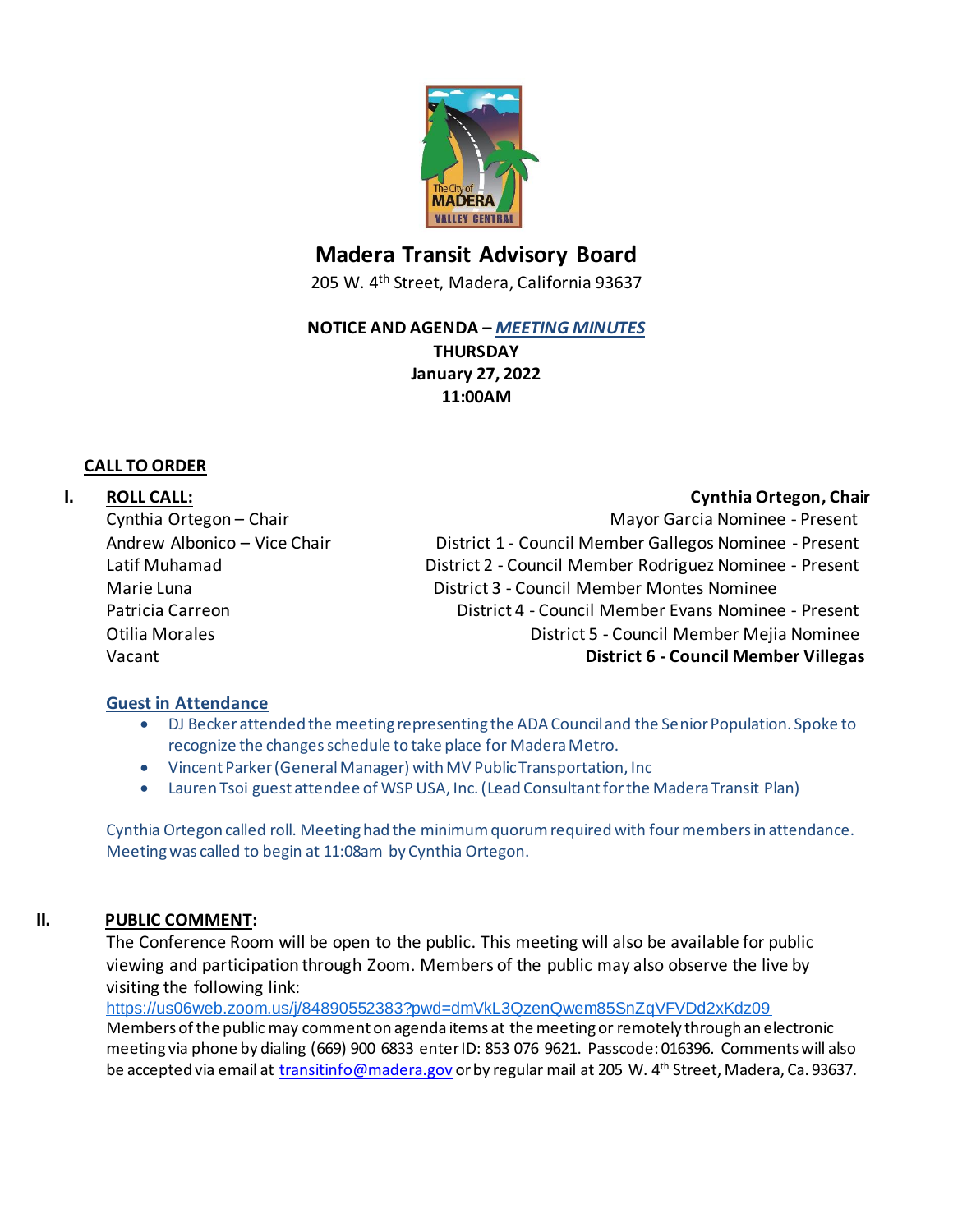The City will observe the Madera County Public Health Department physical distancing recommendations. This may limit seating in the City Hall Conference Room; however, the City will have seating available in the foyer. All person visiting City facilities shall observe health and safety protocols.

**III. APPROVAL OF MINUTES: -** Members did not have adequate time to review minutes. Voted to include October minutes as part of the April Quarterly TAB Meeting

## **IV. COVID-19 UPDATES**

- Passenger capacity allowance remains 100%
	- o If cases continue to rise, capacity may reduce to 50%
- Daily Cleansing and Weekly Sanitation
- Transit Center remains closed to the public
- Provided Rapid Test to Transit Operator
- Positive Cases to Date
	- o Four Transit Drivers
	- o One Dispatch

David Huff shared how Covid has impacted transit with the need to alter service between Fixed Route and Demand Response (if needed); Reduction in drivers due to experiencing Covid related symptoms; explaining a sweeper vehicle.

## **V. DISCUSSION ITEMS**

- A. Proposal of Service Expansions
	- DAR/ADAP Fresno County (Should service be provided by City or County)
		- 1. Herndon/99 Shopping Center
		- 2. Kaiser and St. Agnes Hospital
	- Fixed Route Service
		- 1. Children's Hospital via Madera Rancho's and Madera Community College
		- 2. Evening Service to Madera Community College

David Huff shared recent transit services added to Madera Metro. Fixed Route, Dial-A-Ride, ADA/Paratransit (ADAP). Modifying the reservation system for ADAP vs. Dial-A-Ride.

DJ Becker share concerns that were previously addressed. (Ventilation on buses and Phone Numbers). Ventilation has not been looked into further with installment of hardware. Other options for ventilation are being explored. With new signage, transit contact information is made readily available to the public.

## **Proposal of Service Expansions – Open Discussion**

Member – M. Latif asked for clarity for Dial-A-Ride services boundaries. Do we currently provide services into Fresno County?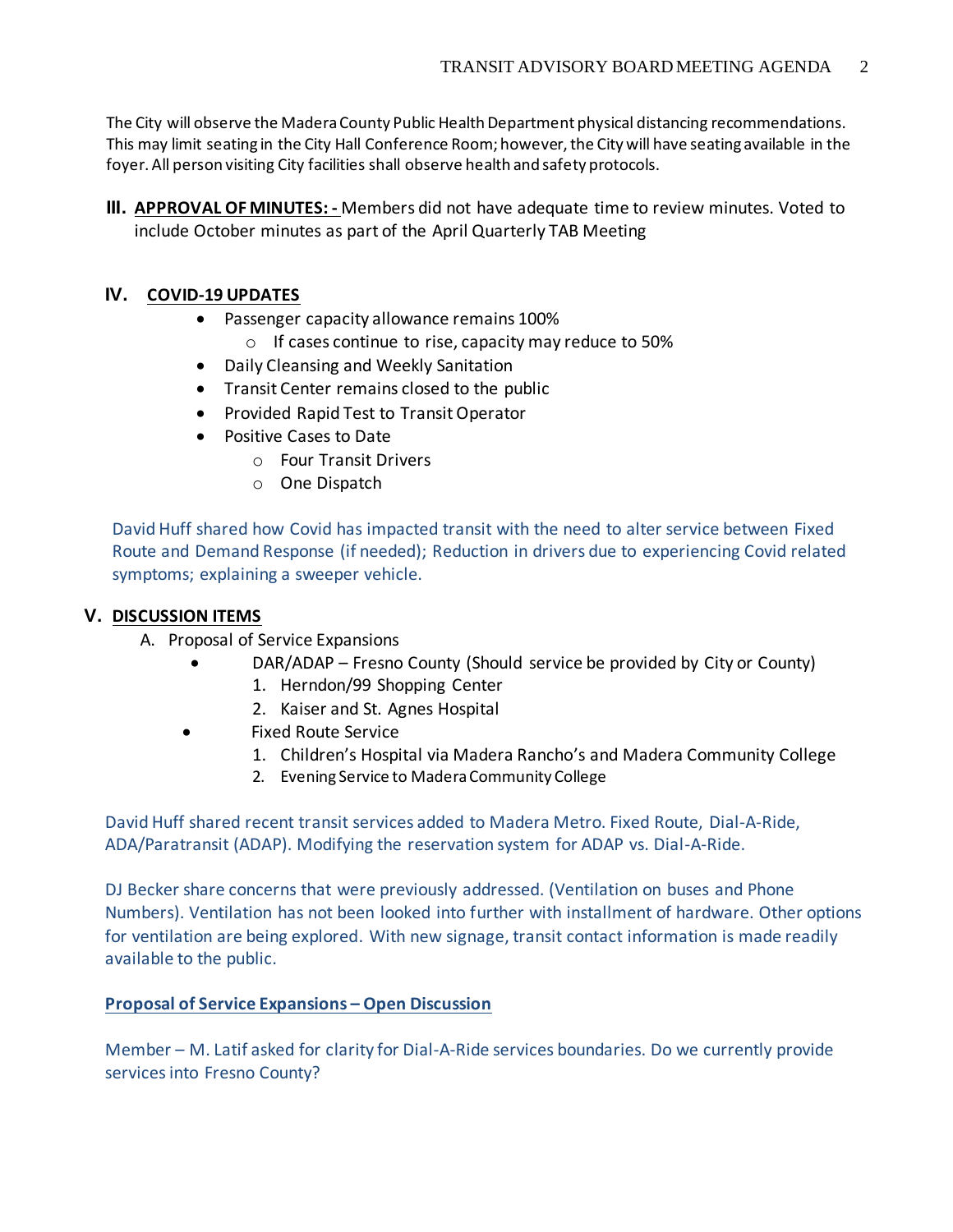\*The City currently does not provide services into Fresno County and only provides services into the City limits. Discussion are how to provide the services and proposals that are being discussed.

Guest Attendee – DJ Becker shared the complexities of one wanting to connect to Fresno County from Madera County/City. Amount of time it takes can be challenging for the customer.

Providing service into Fresno County - Should the service be provided by the City or the County when expanding service into Fresno County? When discussed with the County the response was there are no restrictions, but when coordinating/planning, the City must be sure all things are discussed.

- B. TAB Member Action Items Needed
	- Transit Advisory Board Bylaws Amendment No. 4
		- 1. To meet Government Code 40605, City Staff is recommending Council adopts Amendment No. 4 (See - Exhibit A) granting the City Mayor, with the approval of the City Council, to appoint all future TAB members.

### **TAB Member Action – Open Discussion**

An amendment is needed to met Gov. Code 40605. Currently if there is a vacancy, the Council recruits and presents the individual to the Mayor. Once done, all Council and Mayor votes to elect the individual as a TAB Member. To met the required Gov. Code, first the Council member must then recruit and present to the Mayor; then the Mayor must then take the recommendation and present to the Council; last the Council must elect to approve the nomination recommended by the Mayor.

## **VI. PRESENTATIONS**

A. Madera Transit Plan Update – Laurent Tsoi (WSP USA, Inc)

## **VII. TRANSIT UPDATES**

- A. Service Updates
	- Fixed Route
		- 1. Considering revision Route 3 as express route (Walgreen, P Street, Intermodal, and Madera Community College) Purpose: Route 2 and Route 3 are identical (Minus the MCC Stop)

Consideration is to make Route 3 an express Route to Madera Community College, through the Ranchos, and destinating at the Madera Children's Hospital.

- ADA Paratransit (ADAP)
	- 1. Service for Seniors, Disabled, and Veteran Passengers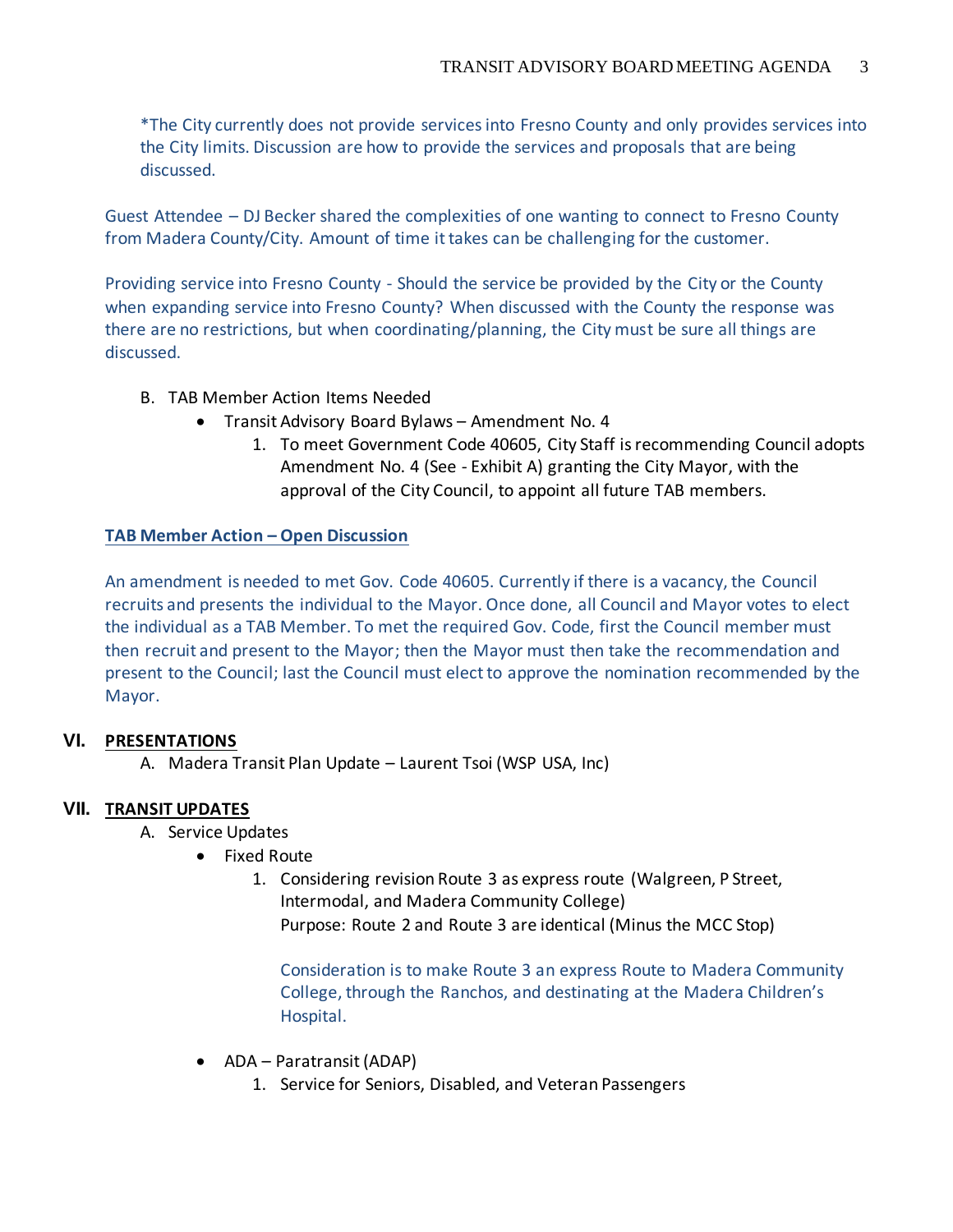Purpose is to differentiate the services between Dial-A-Ride and ADA/Paratransit. ADAP is designed to service the needs of Seniors, Disabled, and Veteran Passengers. Previously, the reservation system combined availability. With reservation

being issued on a first-come, first-serve, reservations were often monopolized by the general public.

- DAR
	- 1. Only available to the general public Sunday or Mon Fri when needing to commute to Amtrak Station **only**
	- 2. Target date to lift all remaining restrictions: TBD

Service is made available Sunday thru Saturday. Must have adequate staffing before lifting all remaining restrictions. Goal is to lift all remaining restrictions by July 2022.

- Communications
	- 1. As of October  $21^{st}$ , MV switched to a new phone service system
	- 2. Fiber Optic Installment (Date: TBD)
- Transit Fares remain waived
	- 1. Considering reimplementing fares January 2023
	- 2. Table for Future Discussion

*The following items (B – C) are projects that are currently underway or proposed to begin within the fiscal year.* 

- B. Transit Project Updates Current
	- Bus Signage Signs are being installed
	- Farebox Modernization Project
		- 1. Staff has begun to meet with Trillium Solutions, Inc. who will assist with the development of the RFP for service and hardware
			- o Purpose is to implement a Cashless Fare System
	- Intermodal Transit Center RFP for Renovation
		- 1. Scheduled to be released March 2022
			- $\circ$  Purpose is to renovate the Intermodal the serve as an indoor waiting area
- C. Transit Related Projects Coming
	- AHSC (Veterans Housing) Grant
		- 1. Bike Racks/Enhancement at the Intermodal/Bus Stop Signs \$288,000
		- 2. Technology Enhancement: Automatic Vehicle Locator (AVL) systems for 19 buses; Large Flat Panel LED Display sign at Intermodal; and 19 On-Board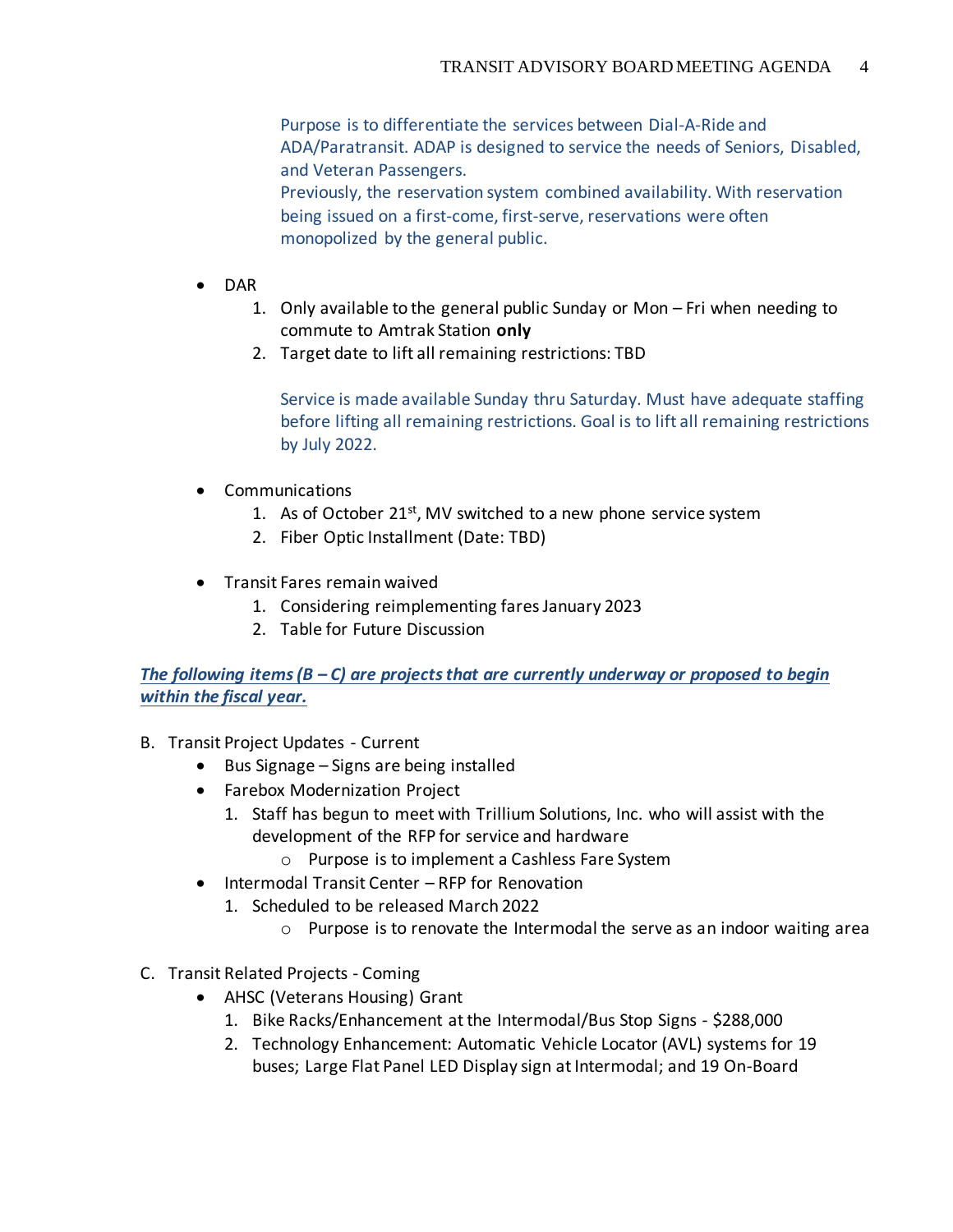multimedia information system to provide update transit information, schedules and education - \$280,000

- 3. Transit Passes for Non-AHD (Veterans Housing) Resident/ Outreach \$40,000
- 4. Transit Passes for AHD (Veterans Housing) Resident for 3 years \$44,928
- Procurement of Additional Fleet
	- 1. Five (26ft) Transit Buses (FTA 5307 Funds)
		- $\circ$  Purpose is to replace five 2012 transit vehicles that are pass their "Useful" Life Years"
	- 2. Two (12ft) Passenger Van (FTA 5339 Funds)
		- o Purpose is to include transit fleet that is suitable to ADA-Paratransit Services
	- 3. One Utility Vehicle (CARES Funds)
		- $\circ$  Purpose is to include additional staff whose duties will include the daily maintenance off all bus stops, transit centers, and transit vehicles
	- 4. One Transit Relief Vehicle (Measure T)
		- o Purpose is to reduce the usage of transit "Bus" vehicles when needing to relieve a driver of duties

## **VIII. ADMINISTRATIVE UPDATES**

- A. FTA Triennial Review Continuing Submission of Items
- B. Driver Pay Increase Still Under Discussion
	- Purpose: Recruitment and Retention
- C. Recent approved Amendments (View Amendment No. 3 Packet) **–** *Item was discussed on the December 15, 2021 Council Meeting (Item D3)*
	- Holiday Service Schedule
	- Driver certification (General Public Paratransit Vehicle GPPV vs Verification of Transit Training - VVT)
- D. Amendments to be proposed February 2, 2022 Council Meeting
	- Management and Operations Agreement (FTA Requirement of Provisions)
	- Madera Transit Center Lease Agreement (FTA Requirement of Provisions)
	- TAB Bylaws *– Address Action Item (Gov. Code 40605)*
- E. Future Reports and Policy Updates Required
	- 1. ADA Service Plan
	- 2. Transit Asset Management Plan: Update Due Winter 2022
	- 3. Innovative Clean Transit (ICT) Rollout Plan: Due July 2023

## **IX. TRANSIT RIDERSHIP – 2021 CALENDERA YEAR**

## **X. ACTION ITEMS:** Cynthia Ortegon

A. Vote for Approval to the Amendment of the Transit Advisory Board Bylaws